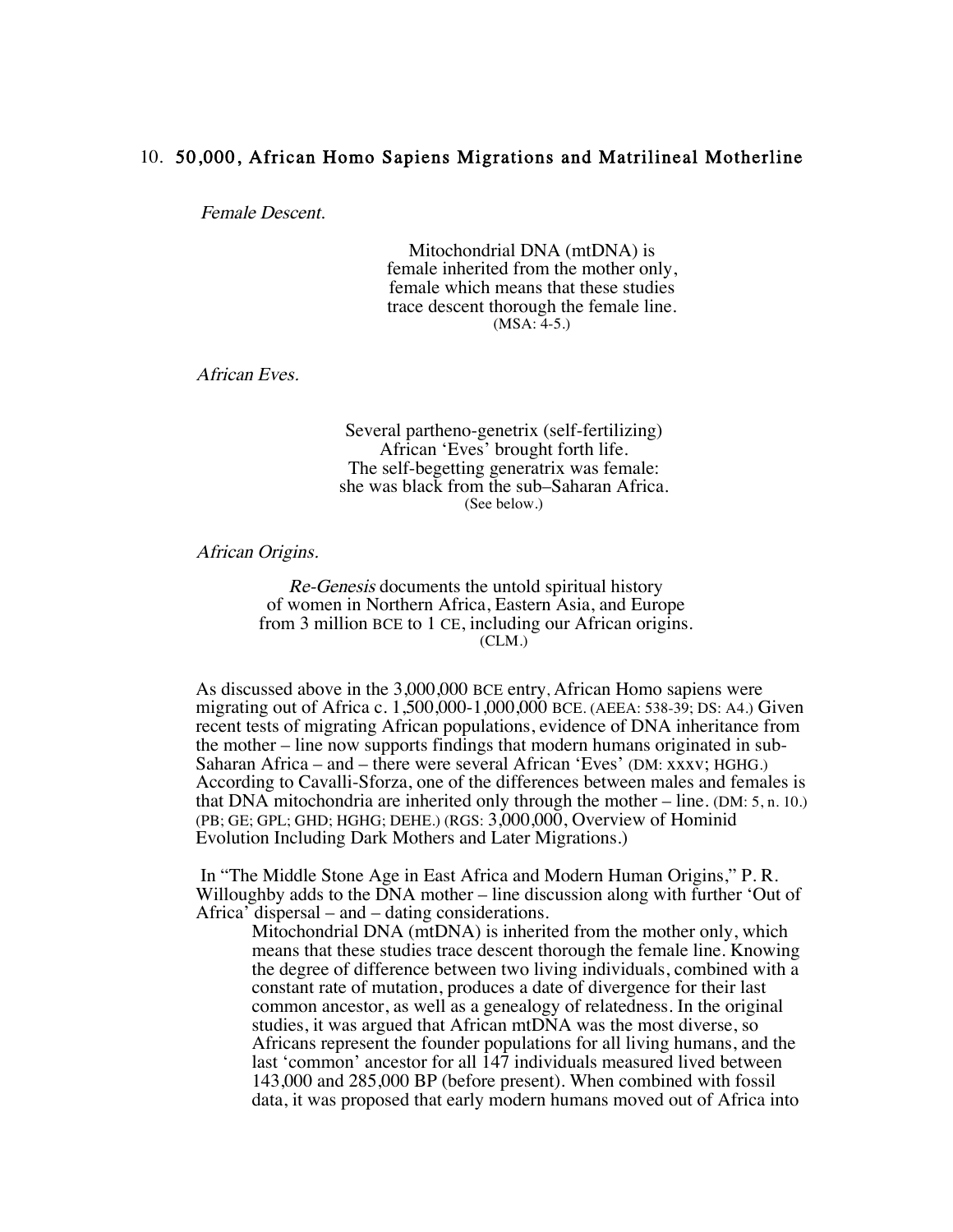the middle East by 100,000 BP, and from there into Europe and the Far East by 35,000 BP, completely replacing archaic groups already living there. … The last common ancestor for all of them (or "Mitochondrial Eve") lived in Africa 200,000 BP (MSA: 4-5).

Along with the ever – widening data and acceptance of the African DNA inheritance, increasing scholars such as Cavalli-Sforza support the theory "that deep religious and political beliefs of the offspring tend to resemble beliefs of the mother." (DM: 5.) Emmanuel Anati says that by following the mother – line, the clear antecedent of religions and spiritual practices is female. (DM: 44; PB.)

[Wolfgang Wildgen adds that the predominance], of female statuettes and female symbols (vulvas) was interpreted as the consequence of a more 'gendered' society in the Upper Paleolithic. Eventually a more egalitarian society was replaced by a society with social differentiation and a divergence between female and male roles (PO: 146, n. 11).

Such beliefs are widely noted in corpulent females figures with full breasts found along the African migration paths including: Eastern Asia, Italy, Pyrenees, Çatalonia, Dordogne, Central and Eastern Europe, Austria, Germany, Bulgaria, Romania, and Mexico, plus the Czech and Slovakian republics. (DM: 5-9.)

Birnbaum adds to the migration discussion and sanctuaries of black Madonnas. Sites of these figurines [figures] of the dark mother on paths of prehistoric [ancient] African migrations along the Mediterranean littoral of Europe often became, in the historic epoch, sanctuaries of black Madonnas. ... The harmony of ancient mother – centered civilization is shown in Paleolithic Africa [where] there was no division between sacred and profane and no division of self and other – the mother and her nurture of all life were one. The concept of the other seems to have emerged in Europe with the invasions of Indo–European speakers after 4300 BCE (DM: 6).

Additionally, confirmed DNA migration evidence currently maintains that the world's richest ancient cave art is from central and South African caves. Extensive findings include: triangles, spirals, wavy lines, petals, and red ochre (or ochre), color of a "venerated woman." (DM: xxxv.) Anati says that ancient art has "'almost identical characteristics in the entire world,' thereby implicitly confirming geneticist Cavalli-Sforza's concept of demic migrations, wherein people take their beliefs with them when they migrate" (DM: xxxv).

In summary, several partheno – genetrix (self-fertilizing) African 'Eves' brought forth life. The self-begetting generatrix was female: she was black from the sub- Saharan Africa. These origins plus subsequent traditions and rituals are the antecedent or base line of most religions and spiritual practices including the one –  $and - the - many black$  venerated Madonnas.

Africans had strongly developed religious concepts in which the female deity played a tremendously important part. Indeed, in the earliest times, she had an all-encompassing influence and was universally acknowledged as the greatest and ultimate seat of power. She was both the giver and sustainer of life. These religious concepts, still powerful today, originated in the East/Central Africa, the continental cradleland. Here, in this primordial center, occurred the molding and forming of the religious and philosophical ideas that were to critically shape the world. The earliest humanity, undeniably Black, took these seminal ideas wherever they went,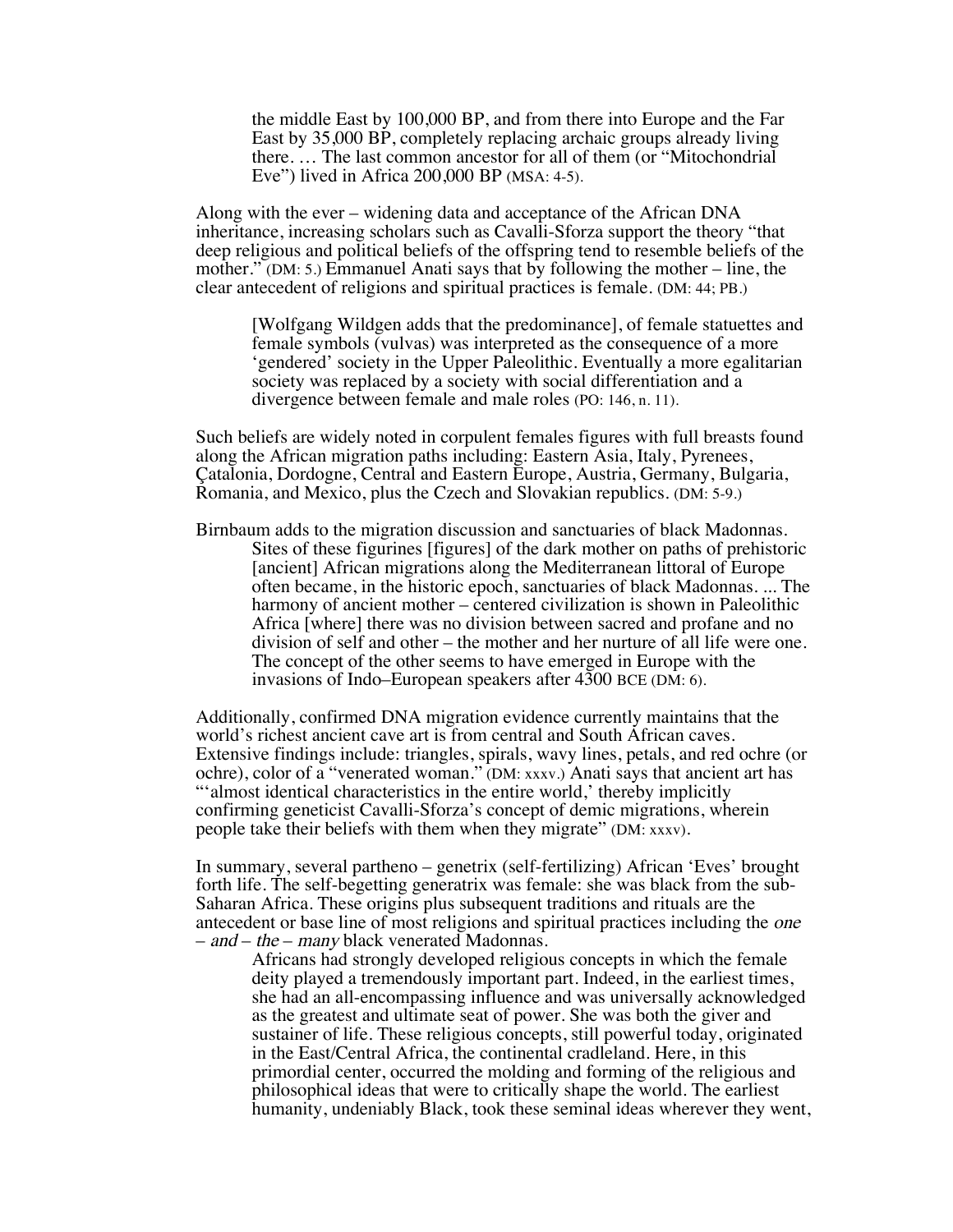and in the course of their far-flung migrations carried them to the distant corners of the earth (BWA: 72).

Research on DNA, single origin, and dating refinements:

Shryock, Andrew, Daniel L. Smail, and Timothy K. Earle. Deep History: The Architecture of Past and Present. Berkeley, CA: University of California Press, 2011. (DH.)

Tattersall, Ian. The Fossil Trail: How We Know What We Think We Know about Human Evolution. New York, NY: Oxford University Press, 2009. (FT: 209-215.)

Further 2016 DNA genetic analysis of a single origin - and - dating considerations now concludes that people everywhere descended from the KhoiSan tribe in Namibia, South Africa. Also, according to Joshua M. Akey, we "know there were multiple dispersals out of Africa, but we can trace our ancestry back to a single one." (HWG: A6.)

Zimmer, Carl. "How We Got Here: DNA Points to a Single Migration From Africa." New York Times, 22 Sep. 2016: A1, A6. (HWG.)

For further migration research  $*$  and dating refinements:

Journey of Man. Dir. Jennifer Beamish. Eds. Clive Maltby, Gregers Sall, and Spencer Wells. Tigress Productions, Public Broadcasting Service (U.S.), et al. 1 videodisc (120 min.) PBS Home Video, 2004. (JOM.)

Mitchell, Peter. African Connections: Archaeological Perspectives on Africa and the Wider World. Walnut Creek, CA: AltaMira, 2005. (ACA.)

Stahl, Ann Brower, Ed. African Archaeology: A Critical Introduction. Malden, MA: Blackwell Pub., 2005. (AAC.)

Zimmer, Carl. "Oldest Fossils of Homo Sapiens Found in Morocco, Altering History of Our Species." New York Times, Jun. 7, 2017: A6. (OFH.)

Zorich, Zach. "New Evidence for Mankind's Earliest Migrations." Archaeology 64.3 (May-Jun. 2011): 9-10, 66. (NEM.)

\_\_\_\_\_. "Timelines: Tracking When Humans, Neanderthals, and Denisovans Crossed Paths – And What Became of Their Offspring." Archaeology 69.4 (Jul.-Aug. 2016): 33-35. (TT.)

\* Also see G. Connah's Forgotten Africa (2004).

Further Paleolithic considerations of sculptures plus caves and wall murals: Anati, Emmanuel. World Rock Art: The Primordial Language. Capo di Ponte, Italy: Edizioni del Centro, 1993. (WRAP.)

Caldwell, Duncan. "Supernatural Pregnancies: Common Features and New Ideas Concerning Upper Paleolithic Feminine Imagery." Arts & Cultures. Geneva, Switzerland: Barbier-Mueller Museums, 2010. 52- 75. (SPC.)

Collins, Christopher. Paleopoetics: The Evolution of the Preliterate Imagination. New York, NY: Columbia University Press, 2013. (PE.)

Further research indicates that ancient cave artists who made the hand stencils 'were predominately female':

Snow, Dean. "Sexual Dimorphism in European Upper Paleolithic Cave Art." American Antiquity 78.4 (Oct. 2013): 746-761. (SDE.)

Selected North African research includes: Egyptian Neith (Carthaginian Tanit), plus Bast, Selket, Nepthys, Mut, Maat, Hathor, and Isis. Also, in The Golden Ass, Lucius Apuleius hears Black Isis list some of her descendants: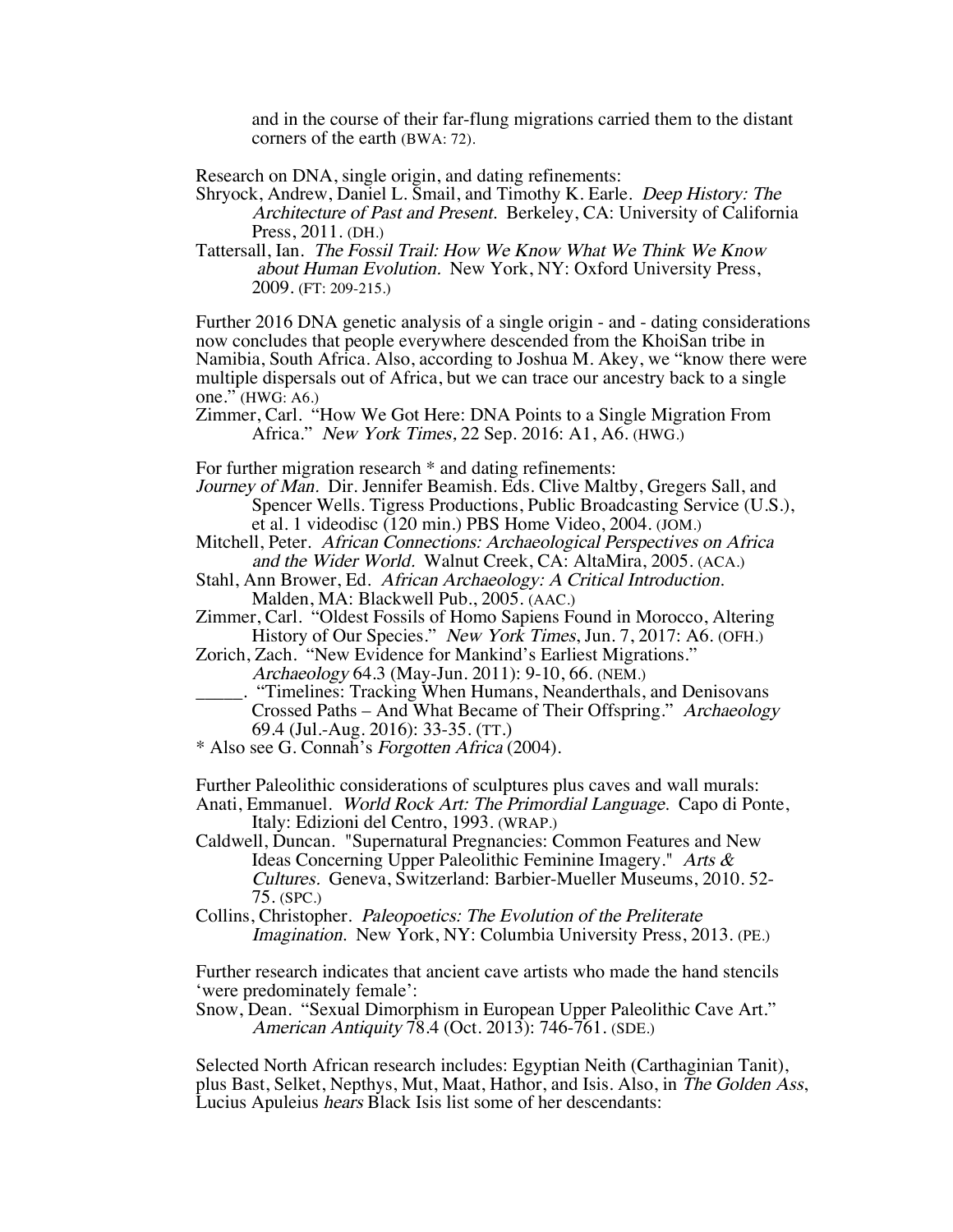The primeval Phrygians call me Pessinuntica, Mother of the Gods; the Athenians … call me Cecropian Artemis, for the islanders of Cyprus I am Paphian Aphrodite; for the archers of Crete I am Dictynna; for trilingual Sicilians, stygian Proserpine; and for the Eleusinians their ancient Mother of Corn. Some know me as Juno, some as Bellona of the Battles; others as Hecate, others again as Rhamnubia (BWA: 65-66).

Further research is discussed by the notable scholars including: archaeologist, Emmanuel Anati; geneticist, L. Luca Cavalli-Sforza; linguist, Harald Haarmann; archaeomythologist, Marija Gimbutas and cultural historian, Lucia Birnbaum. Suggested works include:

- Anati, Emmanuel. Palestine before the Hebrews: A History, from the Earliest Arrival of Man to the Conquest of Canaan. New York, NY: Knopf, 1963. (PB.)
- ... Rock-Art in Central Arabia. Vol. I. Louvain, France: Institute Orientaliste. 1968. (RACA.)
- . World Rock Art: The Primordial Language. Capo di Ponte, Italy: Edizioni del Centro, 1993. (WRAP.)
	- \_\_\_\_\_. "International Symposium on Prehistoric and Tribal Art." The Biblical Archaeologist 59.2 (Jun. 1996): 131. (ISP.)
- \_\_\_\_\_. "The Rock Art of the Negev Desert." Near Eastern Archaeology 62.1 (Mar. 1999): 22-34. (RA.)
- \_\_\_\_\_. "Introducing the World Archives of Rock Art (WARA): 50,000 Years of Visual Arts." Valcamonica Symposium, Capo di Ponte, Edizioni del Centro. New Discoveries, New Interpretations, New Research Methods XXI (2004). 51-69. (ITWA.)
- Birnbaum, Lucia Chiavola. Dark Mother: African Origins and Godmothers. San Jose, CA: 2001. (DM.)
- Cavalli-Sforza, Luigi Luca, Paolo Menozzi, and Alberto Piazza. "Demic Expansions and Human Evolution." Science 259 (Jan. 29, 1993): 639- 646. (DEHE.)
- .. The History and Geography of Human Genes. Princeton, NJ: Princeton University Press, 1994. (HGHG.)
- Cavalli-Sforza, Luigi Luca. "Genetic Evidence Supporting Marija Gimbutas' Work on the Origin of Indo-European People." From the Realm of the Ancestors: An Anthology in Honor of Marija Gimbutas. Ed. Joan Marler. Manchester, CT: Knowledge, Ideas and Trends, Inc., 1997. 93-101. (GE.) . Genes, Peoples, and Languages. New York, NY: North Point Press, 2000. (GPL.)
- Gimbutas, Marija Alseikaite. Goddesses and Gods of Old Europe, 6500-3500 BC: Myths and Cult Images. 2nd ed. London, England: Thames and Hudson, Ltd., 1984. [The Gods and Goddesses of Old Europe, 7000-3500 BC: Myths, Legends, and Cult Images. Berkeley, CA: University of California Press, 1974.] (GGE.)
	- \_\_\_\_\_. The Language of the Goddess. San Francisco, CA: Harper San Francisco, 1989. (LOG.)
- \_\_\_\_\_. The Civilization of the Goddess: The World of Europe. San Francisco, CA: Harper, 1991. (COG.)
- \_\_\_\_\_. "Tombs as Wombs of the Goddesses." Ed. Miriam Robbins Dexter. Shaman's Drum No. 51 (Spring 1999): 41-49. (TAW.)
- . The Living Goddesses. Supplemented and Ed. by Miriam Robbins Dexter. Berkeley, CA: University of California Press, 1999. Proof copy. (TLG.)
- Greenspan, Stanley and Stuart Shanker. The First Idea: How Symbols,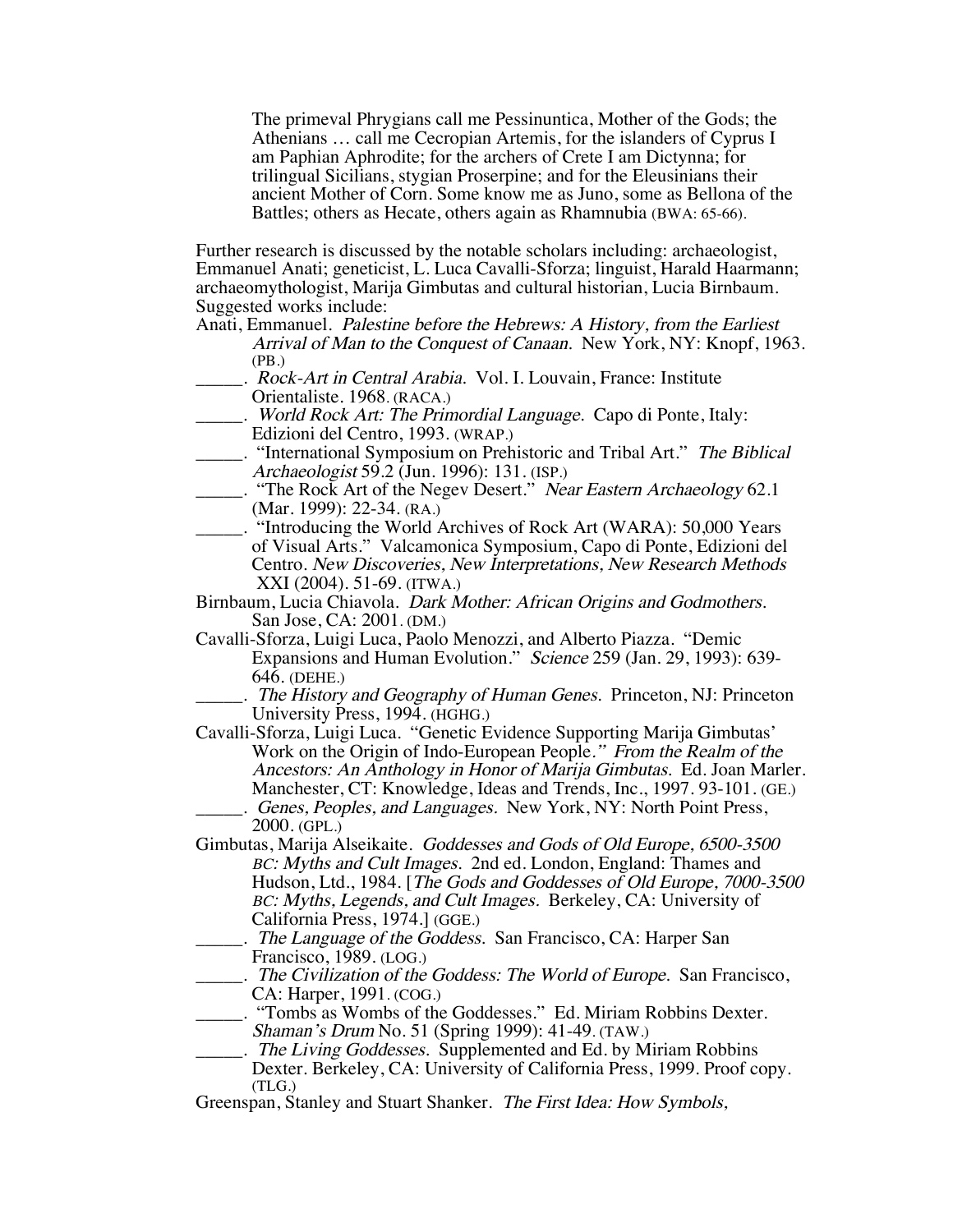Language, and Intelligence Evolved from Our Early Primate Ancestors to Modern Humans. Cambridge, MA: Da Capo Press, 2004. (FI.)

- Haarmann, Harald. Early Civilization and Literacy in Europe: An Inquiry into Cultural Continuity in the Mediterranean World. New York, NY: Mouton De Gruyter, 1996. (ECLE.)
	- \_\_\_\_\_. "Writing in the Ancient Mediterranean: The Old European Legacy." From the Realm of the Ancestors: An Anthology in Honor of Marija Gimbutas. Ed. Joan Marler. Manchester, CT: Knowledge, Ideas and Trends, Inc. 1997. 108-121. (WAM.)
- Ancient Knowledge, Ancient Know-How, Ancient Reasoning: Culture Memory in Transition, from Prehistory to Classical Antiquity and Beyond. Amherst, NY: Cambria Press, 2013. (AN.)
- Journey of Man. Dir. Jennifer Beamish. Eds. Clive Maltby, Gregers Sall, and Spencer Wells. Tigress Productions, Public Broadcasting Service (U.S.), et al. 1 videodisc (120 min.) PBS Home Video, 2004. (JOM.)
- Mitchell, Peter. African Connections: Archaeological Perspectives on Africa and the Wider World. Walnut Creek, CA: AltaMira, 2005. (ACA: 205- 226.)
- Robb, J. E. "The Archaeology of Symbols." Annual Review of Anthropology 27.327 (1988): 46. (AS.)
- Shryock, Andrew, Daniel L. Smail, and Timothy K. Earle. Deep History: The Architecture of Past and Present. Berkeley, CA: University of California Press, 2011. (DH.)

Further ochre and ritual research:

- Caldwell, Duncan. "Supernatural Pregnancies: Common Features and New Ideas Concerning Upper Paleolithic Feminine Imagery." Arts & Cultures. Geneva, Switzerland: Barbier-Mueller Museums, 2010. 52- 75. (SPC.)
- Dunbar, Robin Ian MacDonald, Chris Knight, and Camilla Power, Eds. The Evolution of Culture: A Historical and Scientific Overview. Edinburgh: Scotland: Edinburgh University Press, 1999. (EC.)
- Greenspan, Stanley and Stuart Shanker. The First Idea: How Symbols, Language, and Intelligence Evolved from Our Early Primate Ancestors to Modern Humans. Cambridge, MA: Da Capo Press, 2004. (FI.)
- Hovers, Erella, Shimon Ilani, et al. "An Early Case of Color Symbolism: Ochre Use by Modern Humans in Qafzeh Cave." Current Anthropology 44.4 (Aug.-Oct. 2003): 491-522. (ECC.)
- Joan, Eahr Amelia. "Ochre's Living Lineage: The Gyne-Morphic Bloodline of Spirituality." Publication, 2018. (OLL.)
- Knight, C. Blood Relations: Menstruation and the Origins of Culture. New Haven, CT: Yale University Press. 1991. (BR.)
- Lincoln, Bruce. Emerging from the Chrysalis: Studies in Rituals of Women's Initiation. Cambridge, MA: Harvard University Press. 1981. (EFTC.)
- Marshack, Alexander. "On Paleolithic Ochre and the Early Uses of Color and Symbols." Current Anthropology 22.2 (Apr. 1981): 188-191. (POE.)
- McBrearty, S. "The Middle Pleistocene of East Africa." Human Roots: Africa and Asia in the Middle Pleistocene. Eds. Lawrence S. Barham, and K. Robson-Brown. Bristol, England: Published for the Centre for Human Evolutionary Research at the University of Bristol, by the Western Academic & Specialist Press, 2001. 81- 92. (MPEA.)
- Zorich, Zach. "Neanderthals in Color." Archaeology 65.3 (May-Jun. 2012: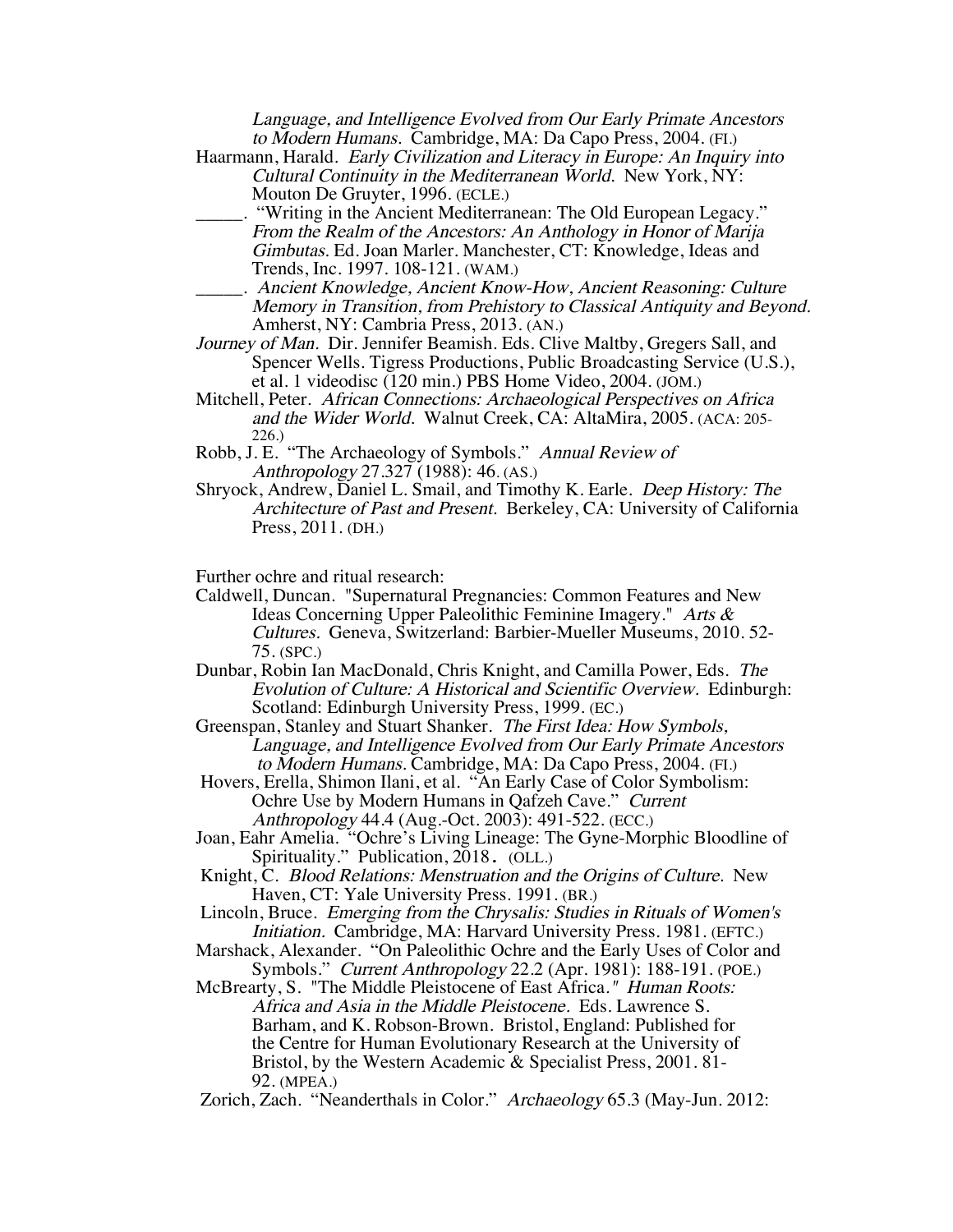18. (NC.)

Further ancient ochre research: 500,000-300,000, Dark Mother Tan-Tan of Morocco; 285,000, Ochre at Kapthurin Formation Plus Other Sites; 280,000- 250,000, The Berekhat Ram Figure; 92,000, Qafzeh Cave and Ochre Symbolism; 70,000, Blombos Cave and V Shaped Engraving; 31,000, Chauvet Cave and Vulva Engravings; 10,000, Grotta dell'Addaura; 2600-2000, Early Bronze Age, Crete, Chthonian \* Prepalatial/Early Minoan (EM I-III); and 1500, Lachish Ewer, Triangle, and Menorah. (RGS.)

\* (Earth mother, Chthonia.)

Further ancient Dark Mothers (Creatrix?) and related trade routes: 3,000,000, Overview of Hominid Evolution Including Dark Mothers and Later Migrations; 500,000-300,000, Dark Mother Tan-Tan of Morocco; 280,000-250,000, The Berekhat Ram Figure; 70,000, Blombos Cave and V Shaped Engraving; 40,000, Har Karkom; 30,000-25,000, Aurignacian Age; 30,000-25,000, Goddess of Willendorf, Austria; 26,000, Grimaldi Caves; 25,000-20,000, Gravettian Age; 25,000, Caravanserai, Trade Routes, and Dark Mothers; 25,000-20,000, Goddess of Laussel; 24,000, Dolni Vestonice; 23,000, Austrian Goddess of Lespugue; 10,000, Grotta dell'Addaura; 7000, Jericho, Canaan/Palestine: Mesolithic to Neolithic; 7000, Hieros Gamos; 6000, Sicilians to Malta; 5200, Malta and Gozo; 4700, Dolmens; 2200, Nahariyah and Ashrath-Yam; 1900-1800, Dawning of the African Alphabet and the Aniconic Goddess Triangle; 1000, Ephesus, Anatolia; 800, Tanit; 800, Carthage, Africa, the Goddess Tanit and Sacrifice; 750-650, Cybele and King Midas, Anatolia; 664-525, Neith and the Black Virgin Mary Temple at Sais, Egypt; 600, Goddess Kaabou at Petra, Jordan plus Mecca, Saudi Arabia; 400, Cathedra Goddess Isis; and 370, Isis and Philae, Egypt. (RGS.) Additional Goddess considerations from other ancient populations and time periods include: German Hoherfels (40,000 BCE); Russian Kostenki - Borshevo  $(25,000 \text{ BCE})$ ;  $*$  and French Carbonnel  $(4,000 \text{ BCE})$ .

\* Although Stone Age female (i.e. vulva) finds are abundant, archaeological male (phallus) discoveries are rare and timeline starts around 28,000-26,000 BCE. (Don Hitchcock. Donsmaps.com/venustimeline.html)

IMAGE: AURIGNACIAN VULVA IN STONE: LA FERRASSIE, FRANCE. PHOTO: © GSA. DESCRIPTION: INCISED AURIGNACIAN VULVA IN STONE, LA FERRASSIE, FRANCE. SLIDE LOCATION NEO. PAL. FRANCE, SHEET 2, ROW 4, SLEEVE 3, SLIDE #18, c. 34,000-28,000 BCE. CU\_NPF\_S2\_R4\_SL3\_S18.jpg SHOT ON LOCATION: THE MUSEUM OF NATURAL HISTORY: NEW YORK, NY. NOTE 1: FIELDWORK PROJECT 1993. PHOTO NOTE: FOR AURIGNACIAN VULVA PHOTO RESEARCH, SEE THE NEW NATURAL MUSEUM OF PREHISTORY LES EYZIES IN THE VILLAGE OF LES EYZIES, FRANCE, DISTINGUISHED AS ONE THE FINEST ICE AGE AND MAGDALENIAN COLLECTIONS IN THE WORLD. IMAGE: AURIGNACIAN VULVA FROM THE VALLEY OF VÉZÈRE: DORDOGNE, FRANCE.

PHOTO: © GSA. DESCRIPTION: AURIGNACIAN INCISED VULVA IN STONE FROM CAVES IN THE VALLEY OF VÉZÈRE, DORDOGNE, FRANCE. SLIDE LOCATION NEO. PAL. FRANCE, SHEET 2, ROW 4, SLEEVE 4, SLIDE #19, c. 30,000 BCE. CU\_PF\_S2\_R4\_SL4\_S19.jpeg SHOT ON LOCATION: HAUTE GARGONNE, FRANCE: MUSÉE DES ANTIQUITÉS NATIONALES. (SAINT-GERMAIN-EN-LAYE, FRANCE IS JUST OUTSIDE OF PARIS.) NOTE 1: FIELDWORK PROJECT 1982-1989.